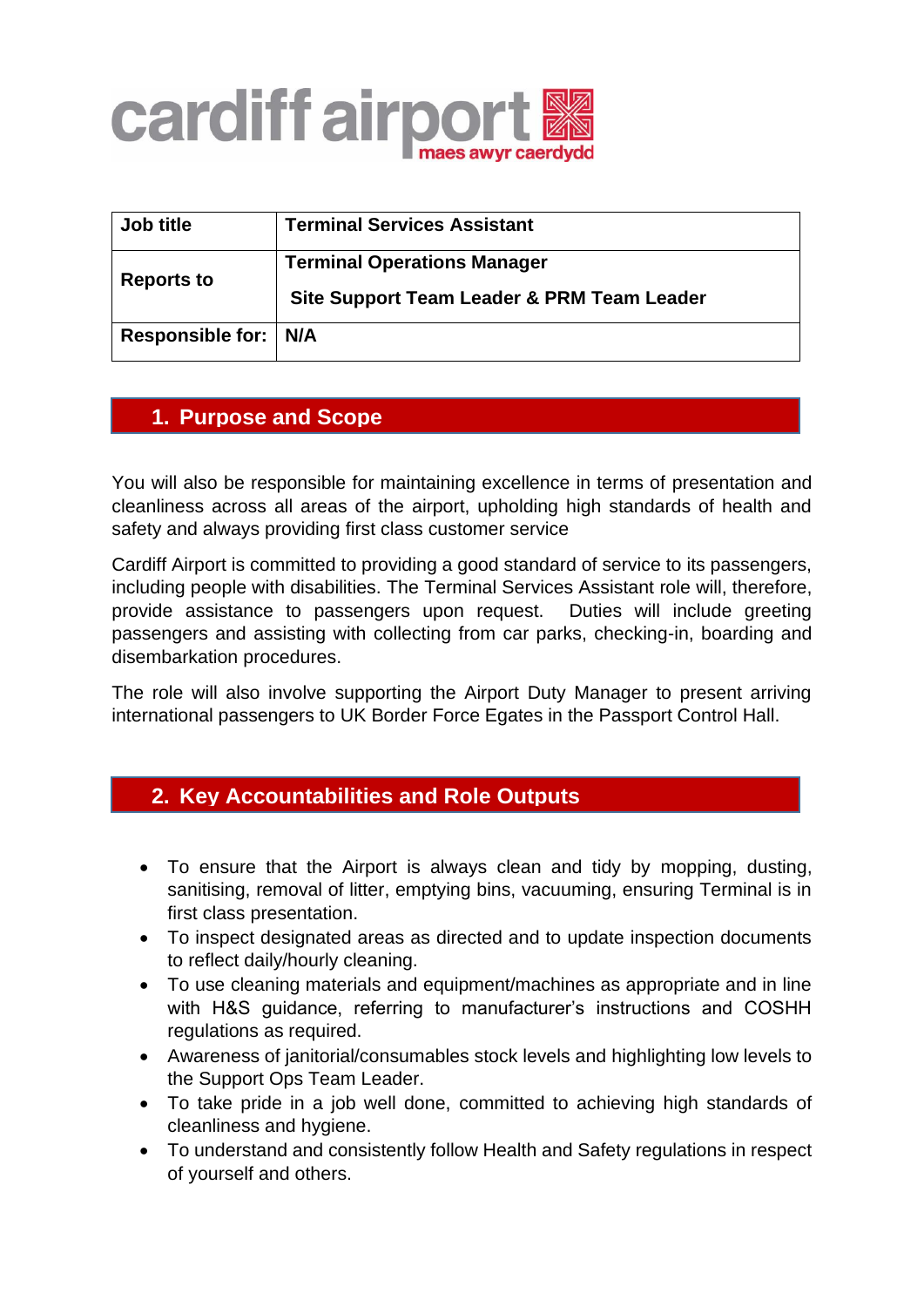- To work on your own initiative, without supervision when required, but also as part of a team.
- To meet, greet and assist pre-booked/non-booked passengers in a timely manner and manage their individual needs.
- To assist passengers throughout the terminal, car parks and drop-off zones, if required.
- To assist passengers with check-in, security procedures and boarding if required.
- Operate and drive airside ambulift
- Act as banksman for airside ambulift
- Operate and drive landside mini bus
- Desk duties to include updating PRM software system and managing bookings
- Ensure passenger information is stored securely and used in accordance with Data Protection principles.
- To use any equipment associated with the role in accordance with safe operating procedures and report any defects immediately.
- Assist presenting arriving passengers to UK Border Force Egates.
- To present a professional, corporate image.
- To always demonstrate excellent standards of customer service.
- To alert any anomalies or issues across the Airport, to the Airport Duty Management Team immediately.
- To undertake additional duties, commensurate with the role, as required
- To collaboratively work across the Cardiff Airport Team.

## **3. Health and Safety**

It is our intention to demonstrate an ongoing commitment to improving health and safety at work throughout the airport. We will comply with all requirements of health and safety legislation.

In order to do this, all staff must have a good awareness and understanding of health and safety hazards and risks that may affect themselves, passengers or other people on-site and must comply at all times with excellence in conduct, behaviour and attitude.

Senior management will ensure that:

- adequate resources are provided for health and safety;
- health and safety is adequately assessed, controlled and monitored;
- Our people are actively involved in all aspects of creating and maintaining a healthy and safe working environment.
- It shall be the duty of every employer to ensure, as far as is reasonably practicable, the health, safety and welfare at work of all his employees.